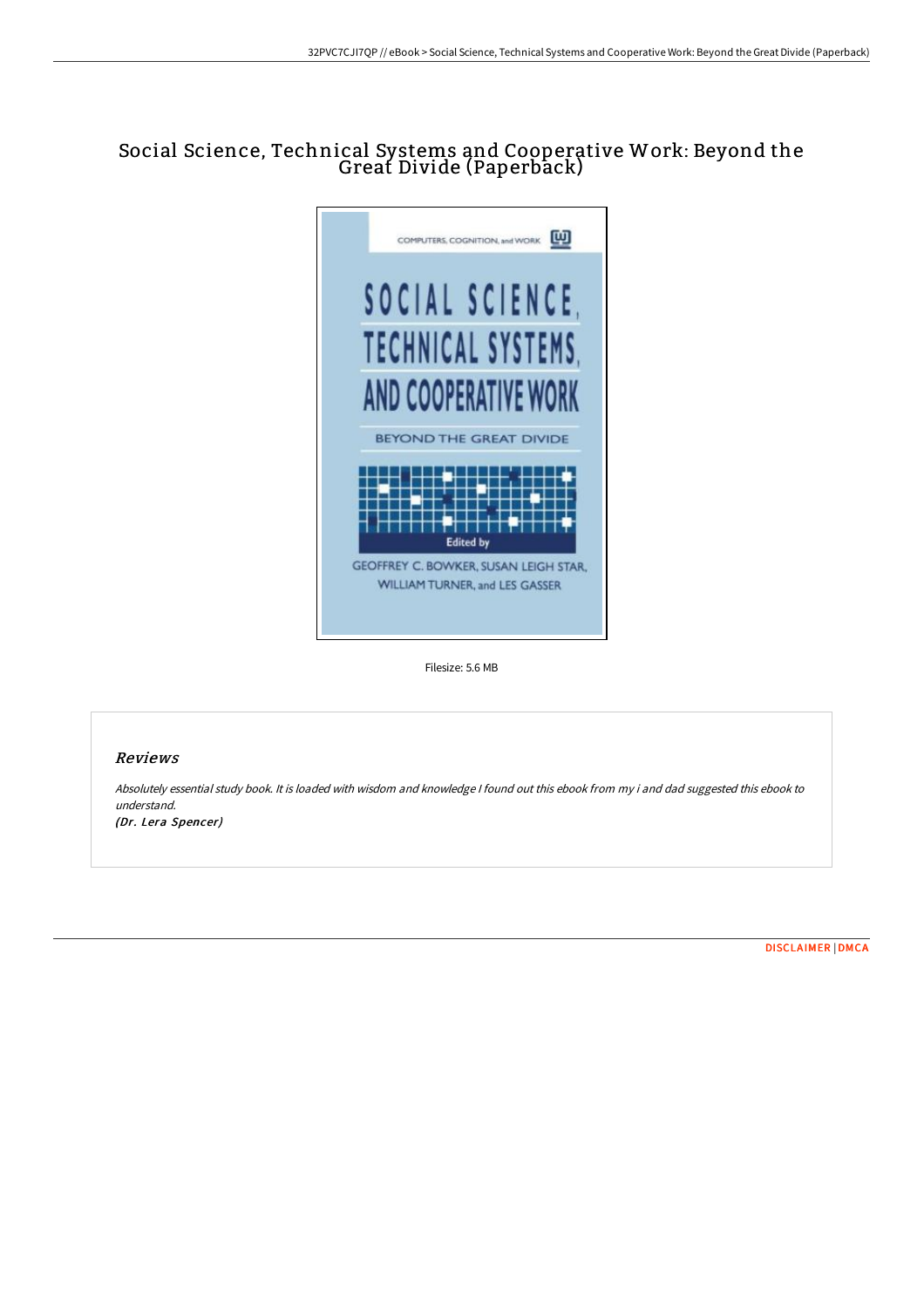## SOCIAL SCIENCE, TECHNICAL SYSTEMS AND COOPERATIVE WORK: BEYOND THE GREAT DIVIDE (PAPERBACK)

⊕ **DOWNLOAD PDF** 

To save Social Science, Technical Systems and Cooperative Work: Beyond the Great Divide (Paperback) eBook, make sure you click the web link below and save the ebook or gain access to additional information which might be highly relevant to SOCIAL SCIENCE, TECHNICAL SYSTEMS AND COOPERATIVE WORK: BEYOND THE GREAT DIVIDE (PAPERBACK) ebook.

Taylor Francis Inc, United States, 1997. Paperback. Condition: New. Language: English . Brand New Book \*\*\*\*\* Print on Demand \*\*\*\*\*.This book is the first to directly address the question of how to bridge what has been termed the great divide between the approaches of systems developers and those of social scientists to computer supported cooperative work--a question that has been vigorously debated in the systems development literature. Traditionally, developers have been trained in formal methods and oriented to engineering and formal theoretical problems; many social scientists in the CSCW field come from humanistic traditions in which results are reported in a narrative mode. In spite of their differences in style, the two groups have been cooperating more and more in the last decade, as the people problems associated with computing become increasingly evident to everyone. The authors have been encouraged to examine, rigorously and in depth, the theoretical basis of CSCW. With contributions from field leaders in the United Kingdom, France, Scandinavia, Mexico, and the United States, this volume offers an exciting overview of the cutting edge of research and theory. It constitutes a solid foundation for the rapidly coalescing field of social informatics. Divided into three parts, this volume covers social theory, design theory, and the sociotechnical system with respect to CSCW. The first set of chapters looks at ways of rethinking basic social categories with the development of distributed collaborative computing technology--concepts of the group, technology, information, user, and text. The next section concentrates more on the lessons that can be learned at the design stage given that one wants to build a CSCW system incorporating these insights--what kind of work does one need to do and how is understanding of design affected? The final part looks at the integration of social and technical in the operation of...

Read Social Science, Technical Systems and Cooperative Work: Beyond the Great Divide [\(Paperback\)](http://techno-pub.tech/social-science-technical-systems-and-cooperative-1.html) Online Download PDF Social Science, Technical Systems and Cooperative Work: Beyond the Great Divide [\(Paperback\)](http://techno-pub.tech/social-science-technical-systems-and-cooperative-1.html)